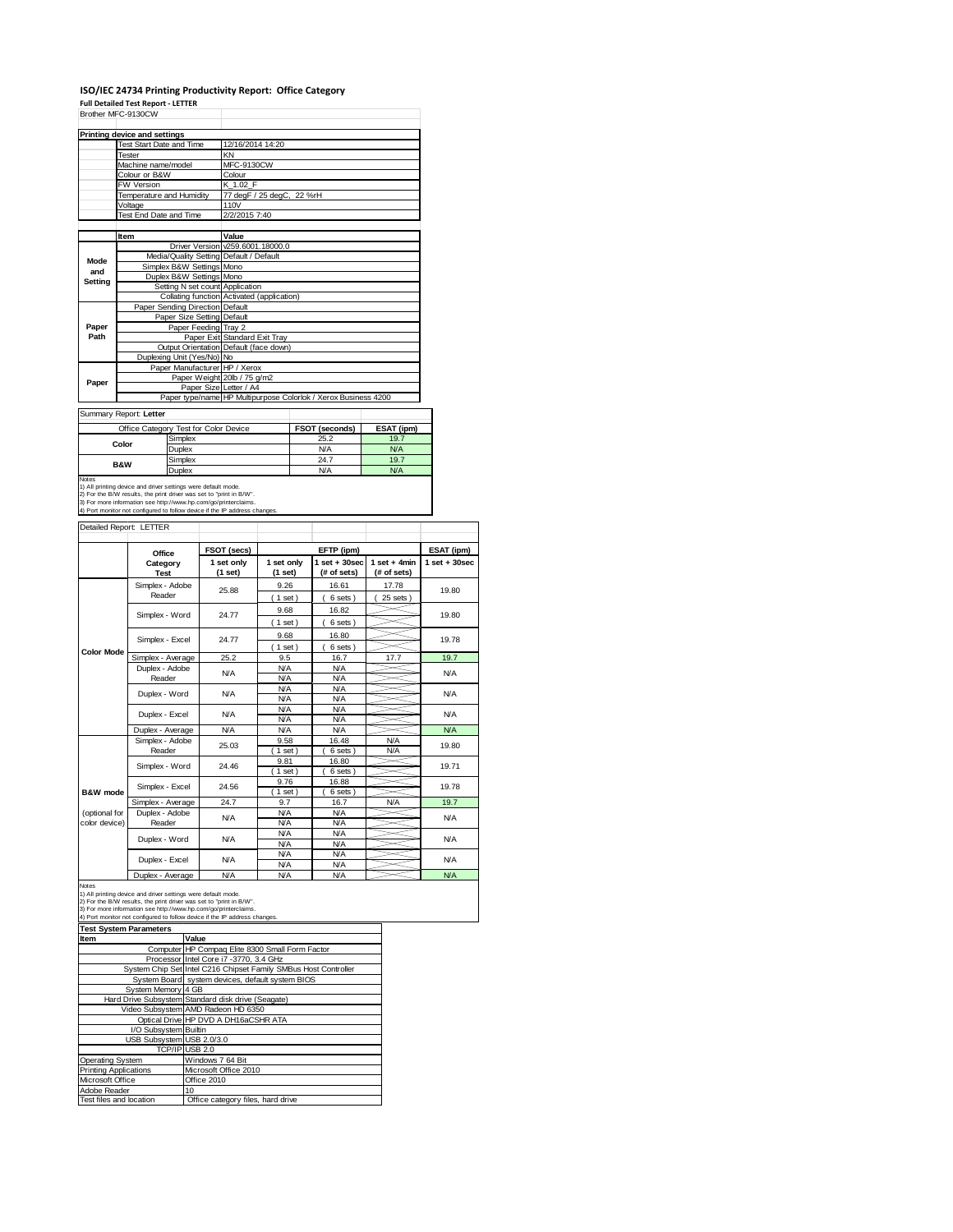# **ISO/IEC 24734 Printing Productivity Report: Office Category Full Detailed Test Report ‐ A4**

|         | Brother MFC-9130CW                      |                                                                                          |                  |              |  |
|---------|-----------------------------------------|------------------------------------------------------------------------------------------|------------------|--------------|--|
|         | Printing device and settings            |                                                                                          |                  |              |  |
|         | <b>Test Start Date and Time</b>         | 12/16/2014 14:20                                                                         |                  |              |  |
|         | Tester                                  | KN                                                                                       |                  |              |  |
|         | Machine name/model                      | <b>MFC-9130CW</b>                                                                        |                  |              |  |
|         | Colour or B&W                           | Colour                                                                                   |                  |              |  |
|         | FW Version                              | K 1.02 F                                                                                 |                  |              |  |
|         | Temperature and Humidity                | 77 degF / 25 degC, 22 %rH                                                                |                  |              |  |
|         | Voltage                                 | 110V                                                                                     |                  |              |  |
|         | Test End Date and Time                  | 2/2/2015 7:40                                                                            |                  |              |  |
|         |                                         |                                                                                          |                  |              |  |
|         | Item                                    | Value                                                                                    |                  |              |  |
|         |                                         | Driver Version v259,6001,18000.0                                                         |                  |              |  |
| Mode    | Media/Quality Setting Default / Default |                                                                                          |                  |              |  |
| and     | Simplex B&W Settings Mono               |                                                                                          |                  |              |  |
| Setting | Duplex B&W Settings Mono                |                                                                                          |                  |              |  |
|         | Setting N set count Application         |                                                                                          |                  |              |  |
|         |                                         | Collating function Activated (application)                                               |                  |              |  |
|         | Paper Sending Direction Default         |                                                                                          |                  |              |  |
|         | Paper Size Setting Default              |                                                                                          |                  |              |  |
| Paper   | Paper Feeding Tray 2                    |                                                                                          |                  |              |  |
| Path    |                                         | Paper Exit Standard Exit Tray                                                            |                  |              |  |
|         |                                         | Output Orientation Default (face down)                                                   |                  |              |  |
|         | Duplexing Unit (Yes/No) No              |                                                                                          |                  |              |  |
|         | Paper Manufacturer HP / Xerox           |                                                                                          |                  |              |  |
| Paper   |                                         | Paper Weight 20lb / 75 g/m2                                                              |                  |              |  |
|         |                                         | Paper Size Letter / A4<br>Paper type/name HP Multipurpose Colorlok / Xerox Business 4200 |                  |              |  |
|         |                                         |                                                                                          |                  |              |  |
|         | Summary Report: A4                      |                                                                                          |                  |              |  |
|         | Office Category Test for Color Device   |                                                                                          | $ECOT$ (conorde) | $ECAT$ (inm) |  |

| Summary Report: A4                                                           |                                       |                |            |
|------------------------------------------------------------------------------|---------------------------------------|----------------|------------|
|                                                                              | Office Category Test for Color Device | FSOT (seconds) | ESAT (ipm) |
|                                                                              | Simplex                               | 25.7           | 18.9       |
| Colour                                                                       | Duplex                                | <b>N/A</b>     | <b>N/A</b> |
| <b>B&amp;W</b>                                                               | Simplex                               | 25.2           | 18.9       |
| Duplex                                                                       |                                       | N/A            | <b>N/A</b> |
| <b>Notes</b><br>1) All printing daying and driver cottings were default mode |                                       |                |            |

1) All printing device and driver settings were default mode.<br>2) For the B/W results, the print driver was set to "print in B/W".<br>3) For more information see http://www.hp.com/go/printerclaims.<br>4) Port monitor not configur

### Detailed Report: A4

|                                | Office                    | FSOT (secs)           |                          | ESAT (ipm)                       |                               |                   |
|--------------------------------|---------------------------|-----------------------|--------------------------|----------------------------------|-------------------------------|-------------------|
|                                | Category<br><b>Test</b>   | 1 set only<br>(1 set) | 1 set only<br>(1 set)    | $1$ set $+30$ sec<br>(# of sets) | $1$ set + 4min<br>(# of sets) | $1$ set $+30$ sec |
|                                | Simplex - Adobe<br>Reader | 26.30                 | 9.11<br>(1 set)          | 16.05<br>6 sets)                 | 17.03<br>$24$ sets $)$        | 19.00             |
|                                | Simplex - Word            | 25.24                 | 9.50<br>(1 set)          | 16.27<br>6 sets)                 |                               | 19.03             |
| Colour<br>Mode                 | Simplex - Excel           | 25.38                 | 9.44<br>(1 set)          | 16.23<br>6 sets)                 |                               | 18.95             |
|                                | Simplex - Average         | 25.7                  | 9.3                      | 16.1                             | 17.0                          | 18.9              |
|                                | Duplex - Adobe<br>Reader  | <b>N/A</b>            | <b>N/A</b><br>N/A        | <b>N/A</b><br><b>N/A</b>         |                               | <b>N/A</b>        |
|                                | Duplex - Word             | <b>N/A</b>            | <b>N/A</b><br>N/A        | <b>N/A</b><br>N/A                |                               | N/A               |
|                                | Duplex - Excel            | <b>N/A</b>            | <b>N/A</b><br><b>N/A</b> | <b>N/A</b><br><b>N/A</b>         |                               | N/A               |
|                                | Duplex - Average          | <b>N/A</b>            | N/A                      | <b>N/A</b>                       |                               | N/A               |
|                                | Simplex - Adobe<br>Reader | 25.57                 | 9.36<br>$1$ set)         | 16.13<br>6 sets)                 | <b>N/A</b><br>N/A             | 18.98             |
|                                | Simplex - Word            | 24.80                 | 9.67<br>$1$ set)         | 16.25<br>6 sets)                 |                               | 18.92             |
| B&W mode                       | Simplex - Excel           | 25.14                 | 9.52<br>$1$ set)         | 16.22<br>6 sets)                 |                               | 18.91             |
|                                | Simplex - Average         | 25.2                  | 9.5                      | 16.2                             | <b>N/A</b>                    | 18.9              |
| (optional for<br>color device) | Duplex - Adobe<br>Reader  | <b>N/A</b>            | N/A<br>N/A               | N/A<br>N/A                       |                               | <b>N/A</b>        |
|                                | Duplex - Word             | <b>N/A</b>            | N/A<br><b>N/A</b>        | <b>N/A</b><br><b>N/A</b>         |                               | N/A               |
|                                | Duplex - Excel            | <b>N/A</b>            | <b>N/A</b><br><b>N/A</b> | <b>N/A</b><br><b>N/A</b>         |                               | N/A               |
|                                |                           |                       |                          |                                  |                               |                   |

٦

Notes<br>
Notes<br>
1) All princing device and driver settings were default mode.<br>
2) For the B/W results, the print driver was set to "print in B/W".<br>
3) For the B/W results, the print driver was set to "print in B/W".<br>
4) Por

**Test System Parameters**

| <b>Test System Parameters</b> |                                                                 |  |  |  |
|-------------------------------|-----------------------------------------------------------------|--|--|--|
| <b>Item</b>                   | Value                                                           |  |  |  |
|                               | Computer HP Compag Elite 8300 Small Form Factor                 |  |  |  |
|                               | Processor Intel Core i7 -3770, 3.4 GHz                          |  |  |  |
|                               | System Chip Set Intel C216 Chipset Family SMBus Host Controller |  |  |  |
|                               | System Board system devices, default system BIOS                |  |  |  |
| System Memory 4 GB            |                                                                 |  |  |  |
|                               | Hard Drive Subsystem Standard disk drive (Seagate)              |  |  |  |
|                               | Video Subsystem AMD Radeon HD 6350                              |  |  |  |
|                               | Optical Drive HP DVD A DH16aCSHR ATA                            |  |  |  |
| I/O Subsystem Builtin         |                                                                 |  |  |  |
| USB Subsystem USB 2.0/3.0     |                                                                 |  |  |  |
|                               | TCP/IP USB 2.0                                                  |  |  |  |
| <b>Operating System</b>       | Windows 7 64 Bit                                                |  |  |  |
| Printing Applications         | Microsoft Office 2010                                           |  |  |  |
| Microsoft Office              | Office 2010                                                     |  |  |  |
| Adobe Reader                  | 10                                                              |  |  |  |
| Test files and location       | Office category files, hard drive                               |  |  |  |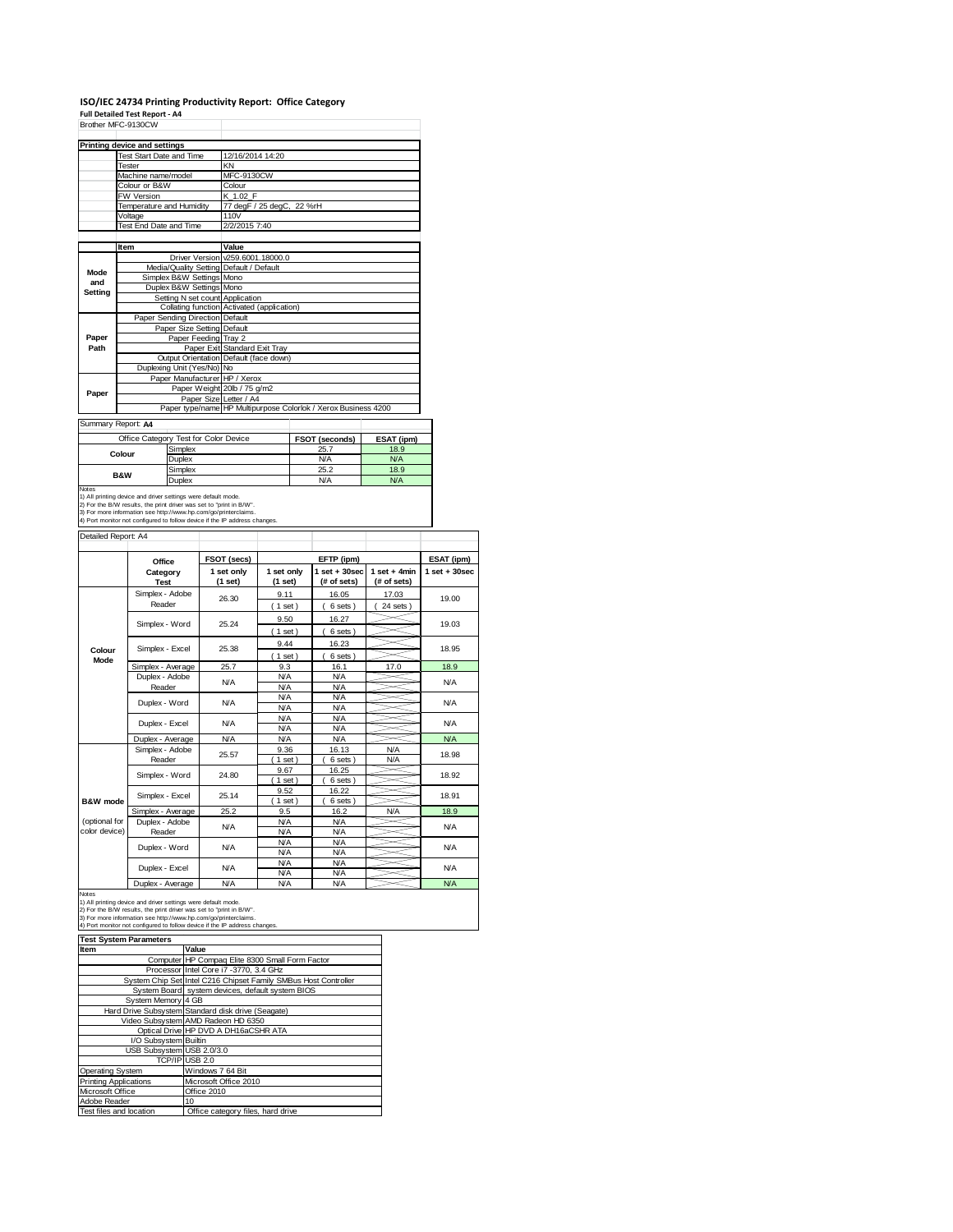## **ISO/IEC 17629 First Print Out Time Report: Office Category**

**Full Detailed Test Report ‐ LETTER**

| Brother MFC-9130CW |                                 |                                |  |
|--------------------|---------------------------------|--------------------------------|--|
|                    | Printing device and settings    |                                |  |
|                    | <b>Test Start Date and Time</b> | 12/10/2014 14:32               |  |
|                    | Tester                          | KN                             |  |
|                    | Machine name/model              | <b>MFC-9130CW</b>              |  |
|                    | Colour or B&W                   | Colour                         |  |
|                    | Configuration (options)         | Default                        |  |
|                    | Controller                      | Not Specified                  |  |
|                    | Printing device page count      | 2267                           |  |
|                    | Printing supplies page count    | Not Specified                  |  |
|                    | Temperature and Humidity        | 77 degF / 25 degC, 24 %rH      |  |
|                    | Voltage                         | 110V                           |  |
|                    | Test End Date and Time          | 1/7/2015 16:39                 |  |
|                    |                                 |                                |  |
|                    | Item                            | Value                          |  |
| Mode               | PDL and driver version          | default                        |  |
| and                | Print Quality mode              | default                        |  |
| Setting            | B&W settings                    | default                        |  |
|                    | Paper feed orientation          | Short Edge                     |  |
| Paper              | Paper type setting              | default                        |  |
|                    | Paper feeding                   | Standard cassette              |  |
|                    | Paper exit                      | Standard exit tray             |  |
| Paper Path         | Output orientation              | default (face up or face down) |  |
|                    | Duplexing unit                  | Short Edge                     |  |

**ISO First Page Out Time Summary Report: Office Category**

### Summary Report: **Letter** T

|                |         | FPOT from Ready (seconds) |
|----------------|---------|---------------------------|
| Color          | Simplex | 16.1                      |
|                | Duplex  |                           |
| <b>B&amp;W</b> | Simplex | 15.5                      |
|                | Duplex  |                           |

Notes<br>
Notes<br>
1) All printing divide and driver settings were default mode.<br>
2) For the B/W results, the print driver was set to "print in B/W".<br>
3) For more information see http://www.hp.com/go/printenciams.<br>
4) Port mon

|                         | ISO First Page Out Time Report: Office Category |                   |                    |                              |                      |                   |  |
|-------------------------|-------------------------------------------------|-------------------|--------------------|------------------------------|----------------------|-------------------|--|
| Detailed Report: LETTER |                                                 |                   |                    |                              |                      |                   |  |
|                         |                                                 |                   |                    |                              |                      |                   |  |
|                         |                                                 | Word<br>(seconds) | Excel<br>(seconds) | Adobe<br>Reader<br>(seconds) | Average<br>(seconds) | <b>Delay Time</b> |  |
|                         | FPOT from Ready - Simplex                       | 15.67             | 15.80              | 16.79                        | 16.09                | 50 Seconds        |  |
|                         | FPOT from Ready - Duplex                        |                   |                    |                              |                      |                   |  |
| <b>Color Mode</b>       | FPOT from Sleep - Simplex                       |                   |                    | 24.85                        |                      |                   |  |
|                         | Recovery Time                                   |                   |                    | 8.1                          |                      |                   |  |
|                         | FPOT from Off - Simplex                         |                   |                    | 31.04                        |                      |                   |  |
|                         | Warm-up Time                                    |                   |                    | 14.25                        |                      |                   |  |
|                         | FPOT from Ready - Simplex                       | 15.17             | 15.32              | 16.01                        | 15.50                | 50 Seconds        |  |
|                         | FPOT from Ready - Duplex                        |                   |                    |                              |                      |                   |  |
| <b>B&amp;W Mode</b>     | FPOT from Sleep - Simplex                       |                   |                    | 24.60                        |                      |                   |  |
|                         | Recovery Time                                   |                   |                    | 8.6                          |                      |                   |  |
|                         | FPOT from Off - Simplex                         |                   |                    | 30.56                        |                      |                   |  |
|                         | Warm-up Time                                    |                   |                    | 14.54                        |                      |                   |  |

Notes<br>1) All printing device and driver settings were default mode.<br>2) For the B/W results, the print driver was set to "print in B/W".<br>3) For more information see http://www.hp.com/go/printerclaims.<br>4) Port monitor not co

|                                  | <b>Test System Parameters</b> |                                                       |  |  |  |
|----------------------------------|-------------------------------|-------------------------------------------------------|--|--|--|
|                                  | Item                          | Value                                                 |  |  |  |
|                                  | Computer                      | HP Compag Elite 8300 Small Form Factor                |  |  |  |
|                                  | Processor                     | Intel Core i7 -3770, 3.4 GHz                          |  |  |  |
|                                  | <b>System Chip Set</b>        | Intel C216 Chipset Family SMBus Host Controller       |  |  |  |
|                                  | System Board                  | system devices, default system BIOS                   |  |  |  |
| Test                             | <b>System Memory</b>          | 4 GB                                                  |  |  |  |
| System                           | Hard Drive Subsystem          | Standard disk drive (Seagate)                         |  |  |  |
|                                  | Video Subsystem               | AMD Radeon HD 6350                                    |  |  |  |
|                                  | Optical Drive                 | HP DVD A DH16aCSHR ATA                                |  |  |  |
|                                  | I/O Subsystem                 | <b>Builtin</b>                                        |  |  |  |
|                                  | <b>USB Subsystem</b>          | USB 2.0/3.0                                           |  |  |  |
| Printing<br>Device<br>Connection | TCP/IP                        | 10/1000                                               |  |  |  |
|                                  | <b>Operating System</b>       | Windows 7 Business/Ultimate, 64 bit, Build 7601, SP 1 |  |  |  |
|                                  | <b>Printing Applications</b>  | Microsoft Office 2010 SP2                             |  |  |  |
| Software                         |                               | Adobe Reader 10.1.4                                   |  |  |  |
|                                  | <b>Print Driver</b>           | v259.6001.18000.0                                     |  |  |  |
|                                  | Test files and location       | Office category files, hard drive                     |  |  |  |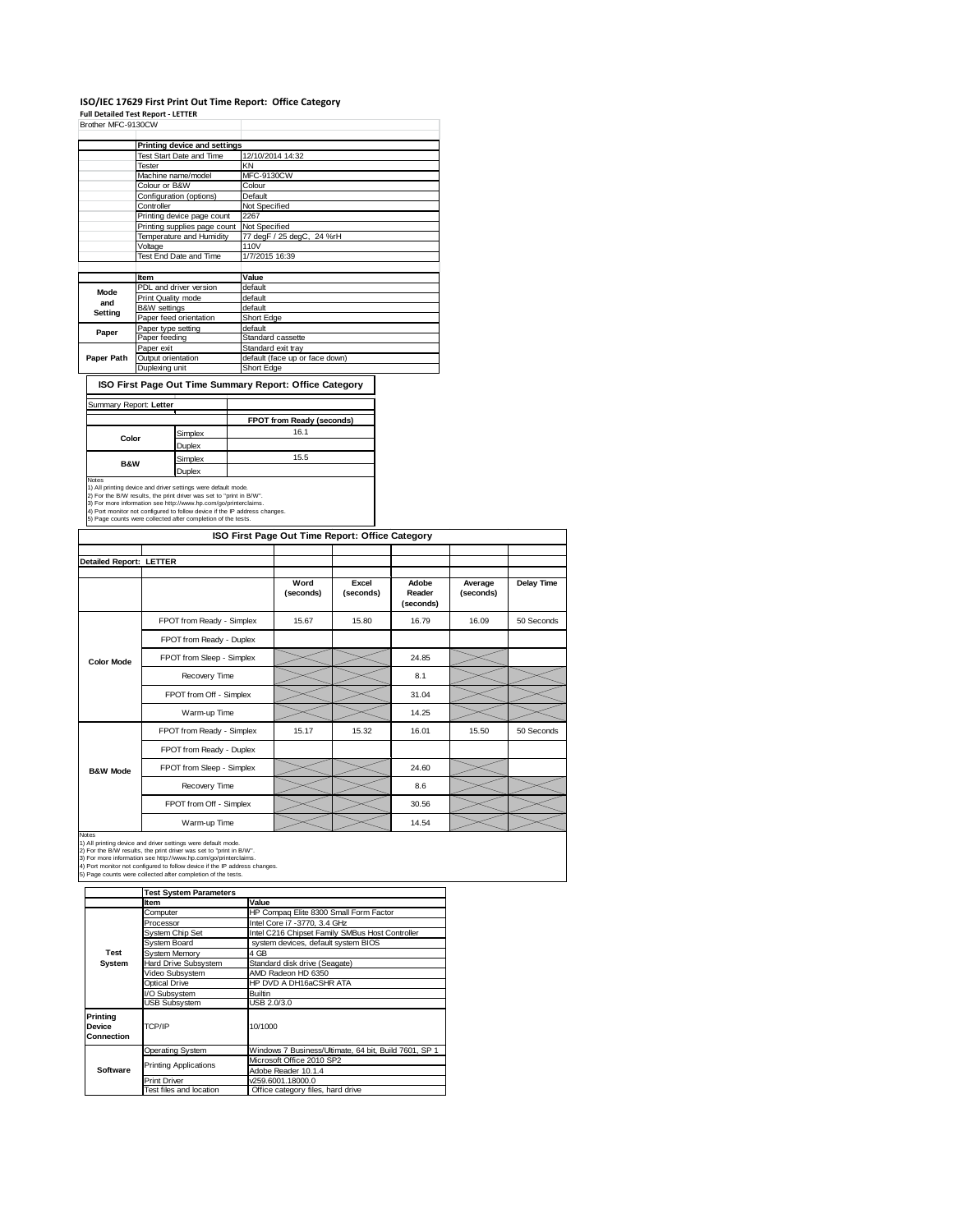### **ISO/IEC 17629 First Print Out Time Report: Office Category**

**Full Detailed Test Report ‐ A4**

| Brother MFC-9130CW |                              |                                |  |
|--------------------|------------------------------|--------------------------------|--|
|                    | Printing device and settings |                                |  |
|                    | Test Start Date and Time     | 12/10/2014 14:32               |  |
|                    | Tester                       | KN                             |  |
|                    | Machine name/model           | <b>MFC-9130CW</b>              |  |
|                    | Colour or B&W                | Colour                         |  |
|                    | Configuration (options)      | Default                        |  |
|                    | Controller                   | Not Specified                  |  |
|                    | Printing device page count   | 2267                           |  |
|                    | Printing supplies page count | Not Specified                  |  |
|                    | Temperature and Humidity     | 77 degF / 25 degC, 24 %rH      |  |
|                    | Voltage                      | 110V                           |  |
|                    | Test End Date and Time       | 1/7/2015 16:39                 |  |
|                    |                              |                                |  |
|                    | Item                         | Value                          |  |
| Mode               | PDL and driver version       | default                        |  |
| and                | Print Quality mode           | default                        |  |
| Setting            | B&W settings                 | default                        |  |
|                    | Paper feed orientation       | Short Edge                     |  |
| Paper              | Paper type setting           | default                        |  |
|                    | Paper feeding                | Standard cassette              |  |
|                    | Paper exit                   | Standard exit tray             |  |
| Paper Path         | Output orientation           | default (face up or face down) |  |
|                    | Duplexing unit               | Short Edge                     |  |

**ISO First Page Out Time Summary Report: Office Category**

## Summary Report: A4

|                |         | FPOT from Ready (seconds) |
|----------------|---------|---------------------------|
| Colour         | Simplex | 16.1                      |
|                | Duplex  |                           |
| <b>B&amp;W</b> | Simplex | 15.6                      |
|                | Junlex  |                           |

Notes<br>
Notes<br>
1) All printing device and driver settings were default mode.<br>
2) For the B/W results, the print driver was set to "print in B/W".<br>
3) For more information see http://www.hp.com/go/printerclaims.<br>
4) Port mo

| ISO First Page Out Time Report: Office Category |                           |                   |                    |                              |                      |                   |  |
|-------------------------------------------------|---------------------------|-------------------|--------------------|------------------------------|----------------------|-------------------|--|
|                                                 |                           |                   |                    |                              |                      |                   |  |
| <b>Detailed Report: A4</b>                      |                           |                   |                    |                              |                      |                   |  |
|                                                 |                           | Word<br>(seconds) | Excel<br>(seconds) | Adobe<br>Reader<br>(seconds) | Average<br>(seconds) | <b>Delay Time</b> |  |
|                                                 | FPOT from Ready - Simplex | 15.66             | 15.76              | 16.73                        | 16.05                | 50 Seconds        |  |
|                                                 | FPOT from Ready - Duplex  |                   |                    |                              |                      |                   |  |
| <b>Colour Mode</b>                              | FPOT from Sleep - Simplex |                   |                    | 24.67                        |                      |                   |  |
|                                                 | Recovery Time             |                   |                    | 7.9                          |                      |                   |  |
|                                                 | FPOT from Off - Simplex   |                   |                    | 31.01                        |                      |                   |  |
|                                                 | Warm-up Time              |                   |                    | 14.27                        |                      |                   |  |
|                                                 | FPOT from Ready - Simplex | 15.29             | 15.42              | 15.93                        | 15.55                | 50 Seconds        |  |
|                                                 | FPOT from Ready - Duplex  |                   |                    |                              |                      |                   |  |
| <b>B&amp;W Mode</b>                             | FPOT from Sleep - Simplex |                   |                    | 24.67                        |                      |                   |  |
|                                                 | Recovery Time             |                   |                    | 8.7                          |                      |                   |  |
|                                                 | FPOT from Off - Simplex   |                   |                    | 30.70                        |                      |                   |  |
| <b>Motoo</b>                                    | Warm-up Time              |                   |                    | 14.77                        |                      |                   |  |

Notes<br>1) All printing device and driver settings were default mode.<br>2) For the B/W results, the print driver was set to "print in B/W".<br>3) For more information see http://www.hp.com/go/printerclaims.<br>4) Port monitor not co

|                                         | <b>Test System Parameters</b> |                                                       |  |
|-----------------------------------------|-------------------------------|-------------------------------------------------------|--|
|                                         | Item                          | Value                                                 |  |
|                                         | Computer                      | HP Compag Elite 8300 Small Form Factor                |  |
|                                         | Processor                     | Intel Core i7 -3770, 3.4 GHz                          |  |
|                                         | System Chip Set               | Intel C216 Chipset Family SMBus Host Controller       |  |
|                                         | System Board                  | system devices, default system BIOS                   |  |
| <b>Test</b>                             | <b>System Memory</b>          | 4 GB                                                  |  |
| System                                  | Hard Drive Subsystem          | Standard disk drive (Seagate)                         |  |
|                                         | Video Subsystem               | AMD Radeon HD 6350                                    |  |
|                                         | Optical Drive                 | HP DVD A DH16aCSHR ATA                                |  |
|                                         | I/O Subsystem                 | <b>Builtin</b>                                        |  |
|                                         | <b>USB Subsystem</b>          | USB 2.0/3.0                                           |  |
| Printina<br><b>Device</b><br>Connection | TCP/IP                        | 10/1000                                               |  |
|                                         | Operating System              | Windows 7 Business/Ultimate, 64 bit, Build 7601, SP 1 |  |
|                                         | <b>Printing Applications</b>  | Microsoft Office 2010 SP2                             |  |
| Software                                |                               | Adobe Reader 10.1.4                                   |  |
|                                         | <b>Print Driver</b>           | v259.6001.18000.0                                     |  |
|                                         | Test files and location       | Office category files, hard drive                     |  |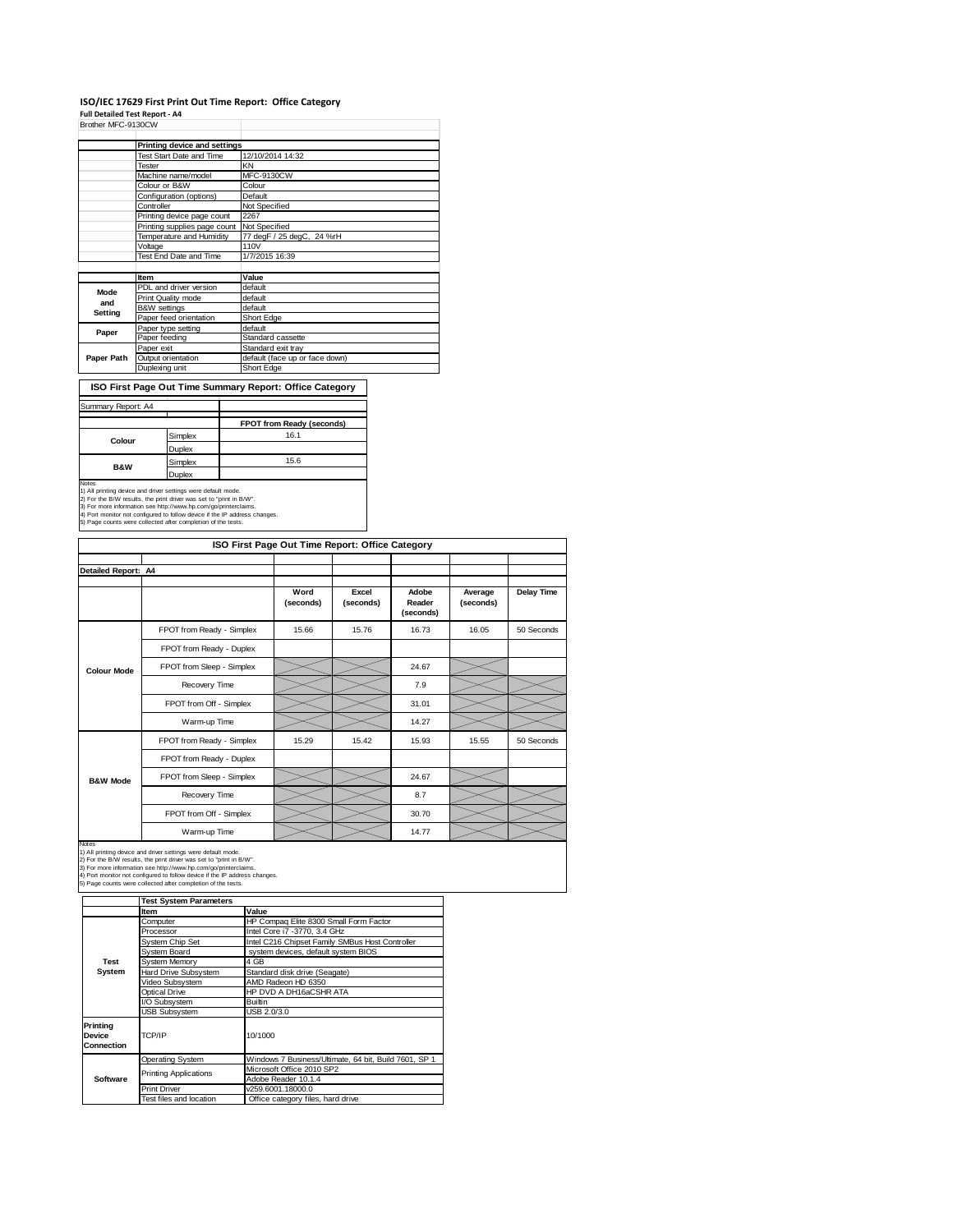|                    | ISO/IEC 29183 Copy Productivity Report<br><b>Full Detailed Test Report - LETTER</b> |                                                                |
|--------------------|-------------------------------------------------------------------------------------|----------------------------------------------------------------|
| Brother MFC-9130CW |                                                                                     |                                                                |
|                    |                                                                                     |                                                                |
|                    | <b>Machine Setup Information</b>                                                    |                                                                |
|                    | Test Start Date and Time 12/10/2014 7:15                                            |                                                                |
|                    | Tester <sup>I</sup> KN                                                              |                                                                |
|                    | Machine name/model MFC-9130CW                                                       |                                                                |
|                    | Colour or B&W Colour                                                                |                                                                |
|                    | Configuration (options) Not Specified                                               |                                                                |
|                    |                                                                                     | Temperature and Humidity 76 degF / 24 degC, 23 %rH             |
|                    | Test End Date and Time: 1/30/2015 12:26                                             |                                                                |
|                    |                                                                                     |                                                                |
|                    | Pre-set Item                                                                        | <b>Pre-set Value</b>                                           |
|                    | Output Resolution Default                                                           |                                                                |
|                    | <b>Output Quality Default</b>                                                       |                                                                |
| Mode               |                                                                                     | Copying Mode Colour for Colour and B&W for B&W                 |
|                    | Auto Density Adjustment Default                                                     |                                                                |
|                    |                                                                                     | Collating function Set in Control Panel                        |
| Paper              | Paper Sending Direction Default                                                     |                                                                |
|                    | Paper Type Setting Default                                                          |                                                                |
| Paper              | Paper Feeding Tray 2                                                                |                                                                |
| Path               | Paper Exit Default                                                                  |                                                                |
|                    |                                                                                     | Face Up Exit Default (face down)                               |
|                    | <b>Fixing Capability Default</b>                                                    |                                                                |
| Temporary          | Image Quality Stability Default                                                     |                                                                |
| Stop               | Capacity of Paper Default                                                           |                                                                |
|                    | Others None                                                                         |                                                                |
|                    |                                                                                     |                                                                |
|                    | Paper Manufacturer HP / Xerox                                                       |                                                                |
| Paper              |                                                                                     | Paper Weight 20lb / 75 g/m2                                    |
|                    | Paper Size Letter / A4                                                              |                                                                |
|                    |                                                                                     | Paper type/name HP Multipurpose Colorlok / Xerox Business 4200 |

| Summary Report: Letter                                                               |              |             |
|--------------------------------------------------------------------------------------|--------------|-------------|
|                                                                                      | <b>SFCOT</b> | sESAT (ipm) |
| Color                                                                                | 19.8         | 19.7        |
| <b>B&amp;W</b>                                                                       | 17.0         | 19.7        |
| <b>Notes</b><br>First Copy Out and Copy Speed measured using ISO/IEC 29183, excludes |              |             |

First Copy Out and Copy Speed measured using ISO/IEC 29183, excludes<br>first set of test documents. For more information see<br>http://www.hp.com/go/printerclaims. Exact speed varies depending on the<br>system.configuration.and.do

| Detailed Report: LETTER |                        |       |             |             |                |             |
|-------------------------|------------------------|-------|-------------|-------------|----------------|-------------|
|                         |                        |       |             |             |                |             |
|                         | sFCOT (secs)<br>Target |       | sEFTP (ipm) |             |                | sESAT (ipm) |
|                         |                        |       | 1copy       | 1copy+30sec | 1copy+4minutes |             |
|                         | A                      | 19.78 | 3.02        | 14.18       | 17.29          | 19.82       |
|                         |                        |       |             | 14 sets     | 88 sets        |             |
|                         | B                      | 19.79 | 3.02        | 14.14       |                | 19.73       |
|                         |                        |       |             | 14 sets     |                |             |
| Color                   | C                      | 19.76 | 3.03        | 14.10       |                | 19.66       |
|                         |                        |       |             | 14 sets     |                |             |
|                         | D                      | 19.77 | 3.03        | 14.09       |                | 19.66       |
|                         |                        |       |             | 14 sets     |                |             |
|                         | Average                | 19.8  | 3.0         | 14.1        | 17.2           | 19.7        |
|                         | A                      | 16.89 | 3.54        | 14.44       |                | 19.80       |
|                         |                        |       |             | 14 sets     |                |             |
|                         | B                      | 16.84 | 3.55        | 14.93       |                | 19.75       |
|                         |                        |       |             | 14 sets     |                |             |
| <b>B&amp;W</b>          | C<br>16.96             |       | 3.53        | 14.81       |                | 19.73       |
|                         |                        |       |             | 14 sets     |                |             |
|                         | D                      | 16.98 | 3.52        | 14.38       |                | 19.72       |
|                         |                        |       |             | 14 sets     |                |             |
|                         | Average                | 17.0  | 3.5         | 14.6        |                | 19.7        |
| Notes                   |                        |       |             |             |                |             |

Notes<br>First Copy Out and Copy Speed measured using ISO/IEC 29183, excludes first set of test documents. For more information see<br>http://www.hp.com/go/printerclaims. Exact speed varies depending on the system configuration